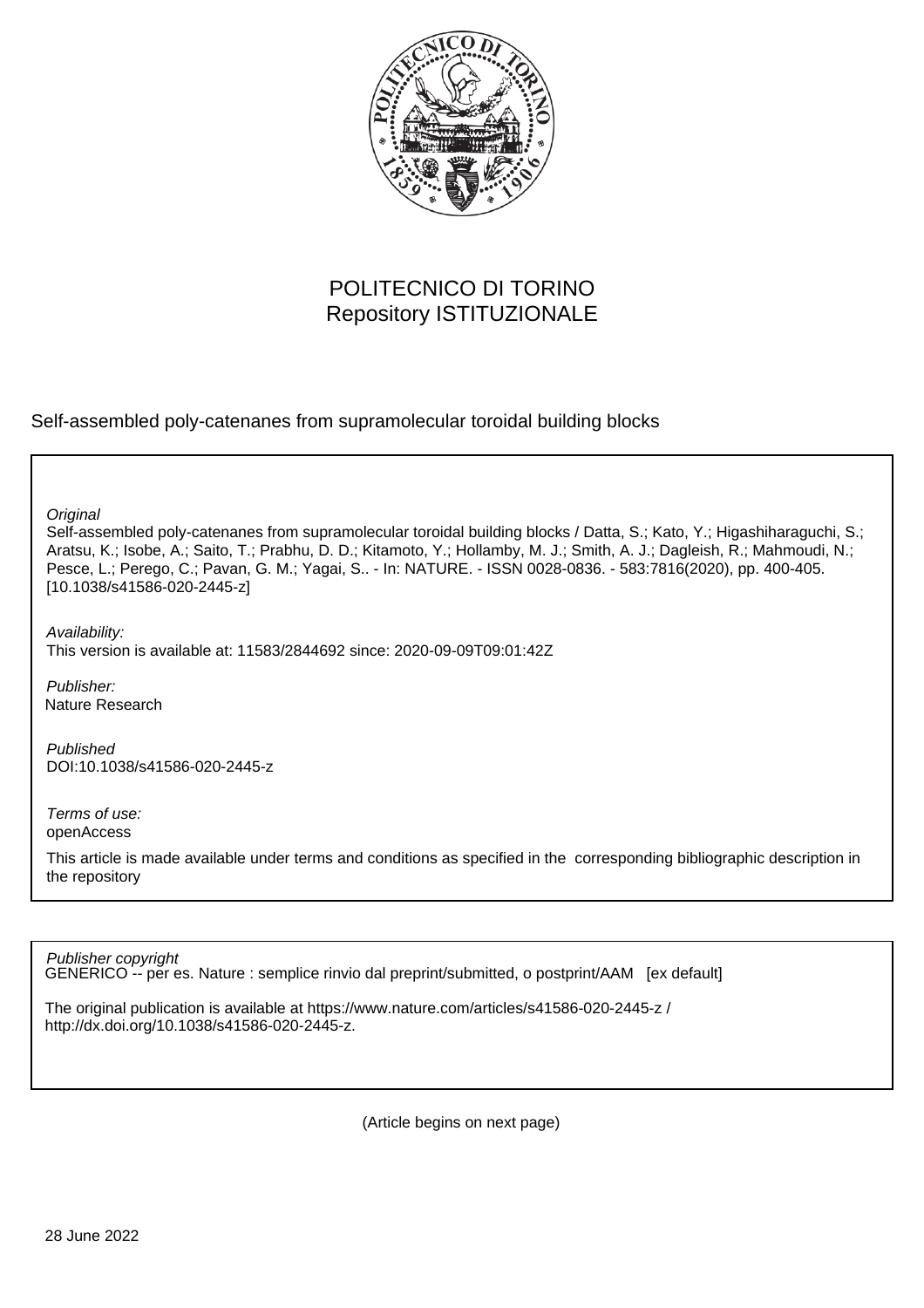# **Self-assembled poly-catenanes from supramolecular toroidal building blocks**

Sougata Datta<sup>1</sup>, Yasuki Kato<sup>2</sup>, Seiya Higashiharaguchi<sup>2</sup>, Keisuke Aratsu<sup>2</sup>, Atsushi Isobe<sup>2</sup>, Takuho Saito<sup>2</sup>, Deepak D. Prabhu<sup>1</sup>, Yuichi Kitamoto<sup>3</sup>, Martin J. Hollamby<sup>4</sup>, Andrew J. Smith<sup>5</sup>, Robert Dagleish<sup>6</sup>, Najet Mahmoudi<sup>6</sup>, Luca Pesce<sup>7</sup>, Claudio Perego<sup>7</sup>, Giovanni M. Pavan<sup>7,8</sup> & Shiki Yagai<sup>1,2,3</sup>\*

<sup>1</sup>Department of Applied Chemistry and Biotechnology, Graduate School of Engineering, Chiba

University, 1-33 Yayoi-cho, Inage-ku, Chiba 263-8522, Japan.

<sup>2</sup>Division of Advanced Science and Engineering, Graduate School of Science and Engineering, Chiba University, 1-33 Yayoi-cho, Inage-ku, Chiba 263-8522, Japan.

3 Institute for Global Prominent Research (IGPR), Chiba University, 1-33 Yayoi-cho, Inage-ku, Chiba 263-8522, Japan.

4School of Chemical and Physical Sciences, Keele University, Keele, Staffordshire ST55BG, UK.

5 Diamond Light Source Ltd., Diamond House, Harwell Science and Innovation Campus, Didcot, Oxon OX11 0DE, UK.

6 ISIS Pulsed Neutron and Muon Source, Rutherford Appleton Laboratory, Chilton, Oxon, OX11 0QX, UK.

<sup>7</sup>Department of Innovative Technologies, University of Applied Sciences and Arts of Southern Switzerland, Galleria 2, Via Cantonale 2c, CH-6928 Manno, Switzerland. 8 Department Applied Science and Techology, Politecnico di Torino, Corso Duca degli Abruzzi 24, 10129 Torino, Italy.

E-mail: yagai@faculty.chiba-u.jp; Fax: +81-(0)43-290-3401; Tel: +81-(0)43-290-3169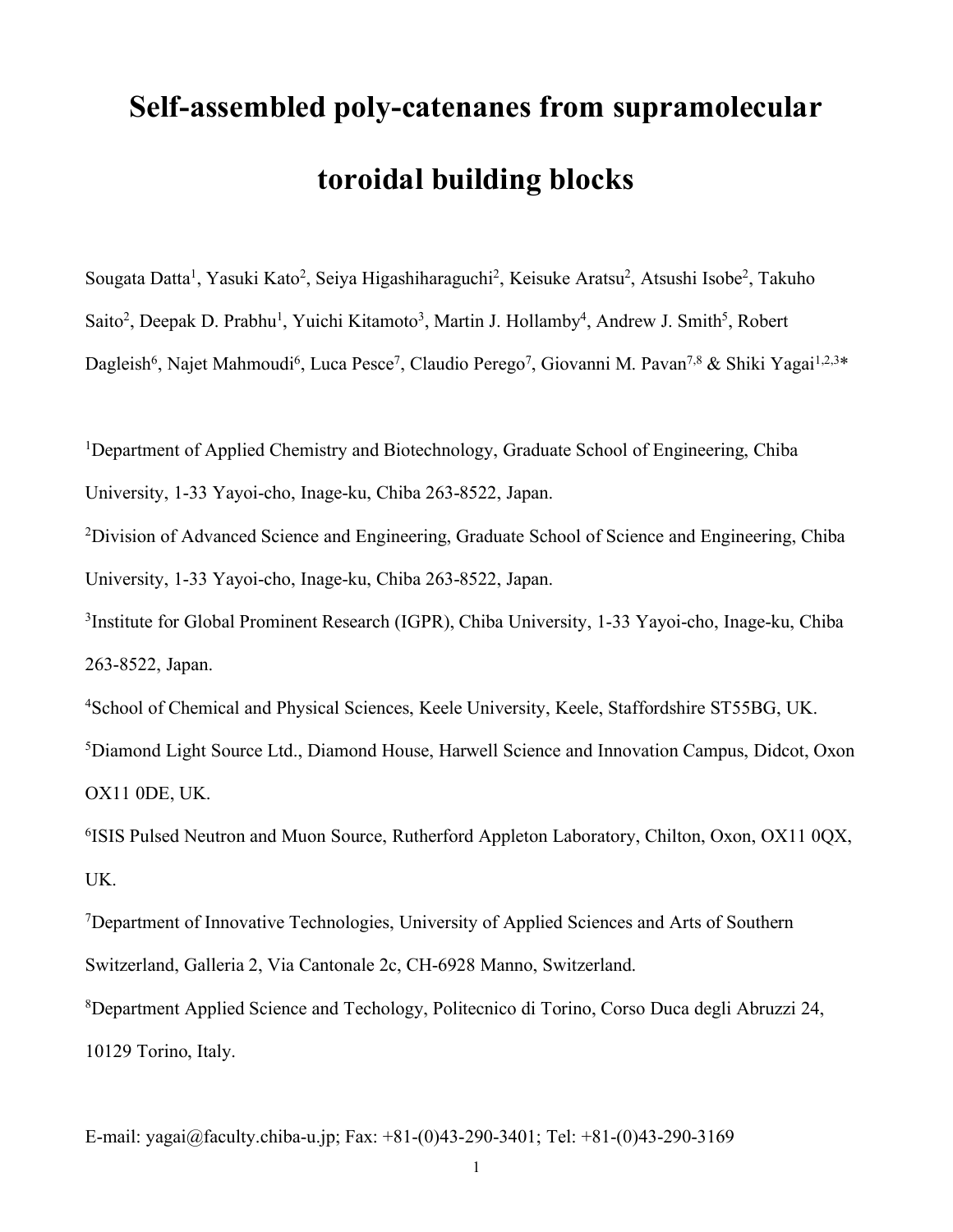**Mechanical interlocking of molecules (catenation) is a nontrivial challenge in modern synthetic chemistry and materials science1,2. One strategy to achieve catenation is the design of pre-annular molecules that are capable of both efficient cyclization and of pre-organizing another precursor to engage in subsequent interlocking3–9 . This task is particularly difficult when the annular target is composed of a large ensemble of molecules, i.e., when the target is a supramolecular assembly. However, the construction of such unprecedented assemblies would enable the visualization of nontrivial nanotopologies through microscopy techniques, which would not only satisfy academic curiosity, but also pave the way to materials with nanotopology-derived properties. Herein, we report the synthesis of such a type of nanotopology using fibrous supramolecular assemblies with intrinsic curvature. Using a solvent-mixing strategy, we kinetically organized a molecule that can elongate into toroids with a radius of ca. 13 nm. Atomic force microscopy (AFM) on the resulting nanoscale toroids revealed a high percentage of oligo-catenation, which is sufficient to yield "nanolympiadane"10. Spectroscopic and theoretical studies suggested that this unusually high degree of catenation stems from the secondary nucleation of the precursor molecules around the toroids. By modifying the self-assembly protocol to promote ring-closure and secondary nucleation, a maximum catenation number of 22 was confirmed by AFM.**

A crucial requirement for the bottom-up creation of an interlocked nanotopology is a molecular assembly system that can reproducibly provide annular nanostructures with a uniform diameter and sufficient inner void space. The topological supramolecular polymers that our group has explored over the past few years ideally satisfy this principal requirement<sup>11</sup>. We have developed a variety of barbiturated  $\pi$ -conjugated molecules that can form six-membered supermacrocycles, which we have termed "rosettes", through hydrogen bonds (Fig. 1a). The formation of these rosettes is coupled to the nucleation of supramolecular polymerization via  $\pi-\pi$  stacking of the rosettes with translational and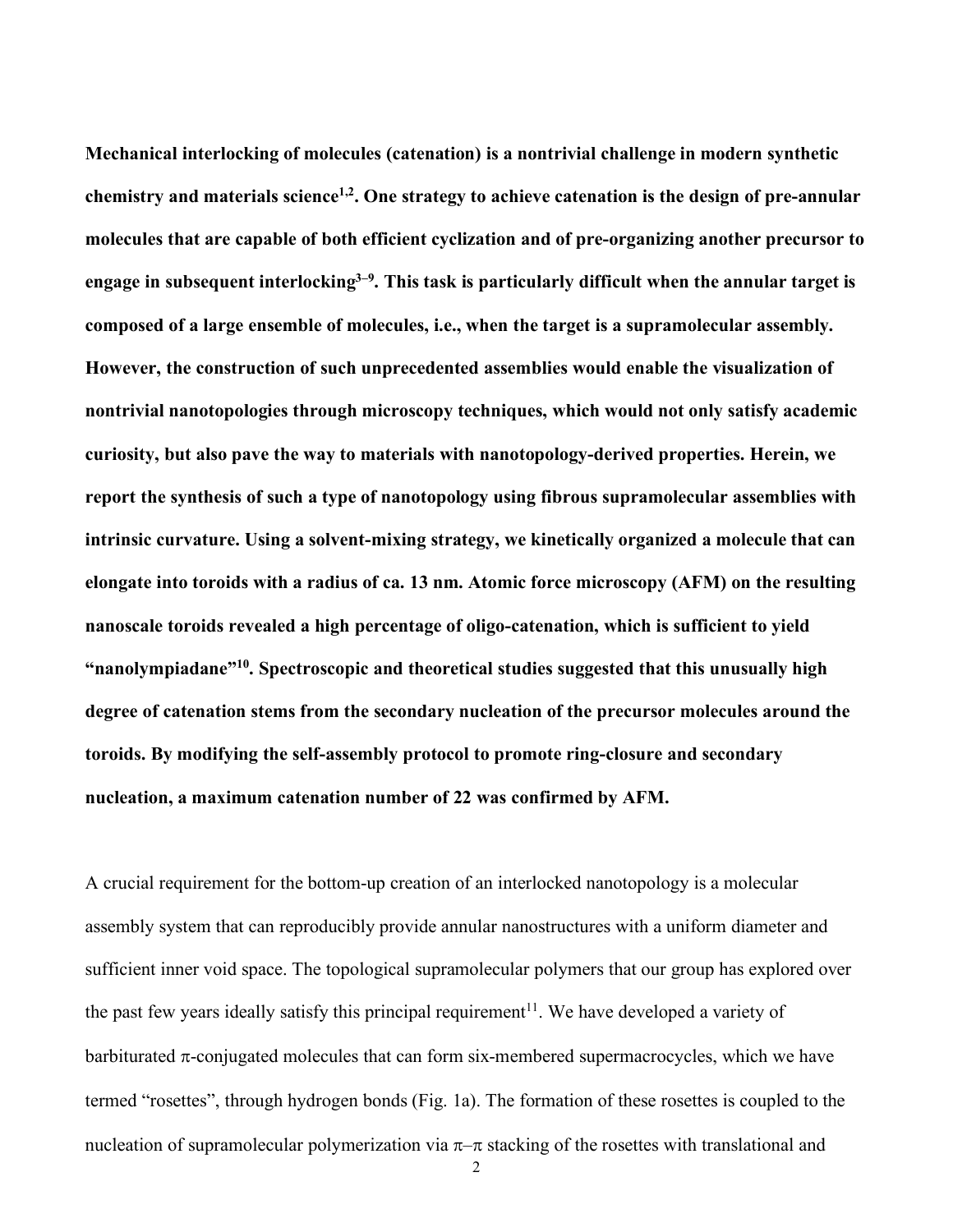rotational displacement (Fig. 1b)<sup>12,13</sup>. The repetition of this specific rosette stacking induces a uniform, intrinsic curvature (radius: 7–13 nm; Fig. 1a), which eventually leads to the formation of supramolecular polymers with unprecedented topologies, including toroids<sup>12–14</sup>, helicoids<sup>15,16</sup>, and random coils (Fig. 1c)16. The topology of the polymers depends on the kinetics of the supramolecular polymerization, which can be controlled via the preparation protocol.

Based on the following observations, we chose **1** (Fig. 1a) as the monomer to realize unprecedented nanotopologies. Under thermodynamic control, e.g., slow cooling (~1.0 K min<sup>-1</sup>) of a hot methylcyclohexane (MCH) solution of **1**, molecules of **1** organizes into helicoidal fibers through temperature-regulated supramolecular polymerization<sup>16</sup>. As increasing the cooling rate to 10 K min<sup>-1</sup>, the topologies of the resulting polymers gradually change to randomly coiled structures. Upon abrupt cooling, i.e., thermal "quenching"17, we obtained a small amount of toroids as kinetically trapped species that were formed via a ring-closing pathway (Supplementary Fig. 1). Ring-closure of the supramolecular polymers is further facilitated by promoting kinetic control of the polymerization via mixing different types of solvents. In this protocol, monomers concentrated in a good (polar) solvent (100 µL) were injected vigorously into 900 µL of a poor (less polar) solvent (Fig. 2a, Supplementary Video 1). As the monomer solution diffuses, the environment surrounding the monomers becomes less polar, initiating supramolecular polymerization. When chloroform and MCH were used as good and poor solvent, respectively, an atomic force microscopy (AFM) analysis (Supplementary Method and Supplementary Fig. 2) revealed that 44% of the monomers (total monomer concentration,  $c_T = 1 \times 10^{-4}$ M) were kinetically trapped in toroid form (Fig. 2b,c and Supplementary Fig. 3a). It is noteworthy that 3% of the total toroids were obtained as geometrically interlocked nano-[2]catenanes under these conditions (Fig. 2b–d and Supplementary Fig. 3b).

The result that 3% of the toroids were obtained as nano-[2]catenanes motivated us to study another requirement for interlocked nanotopologies: templated supramolecular polymerization. Since simply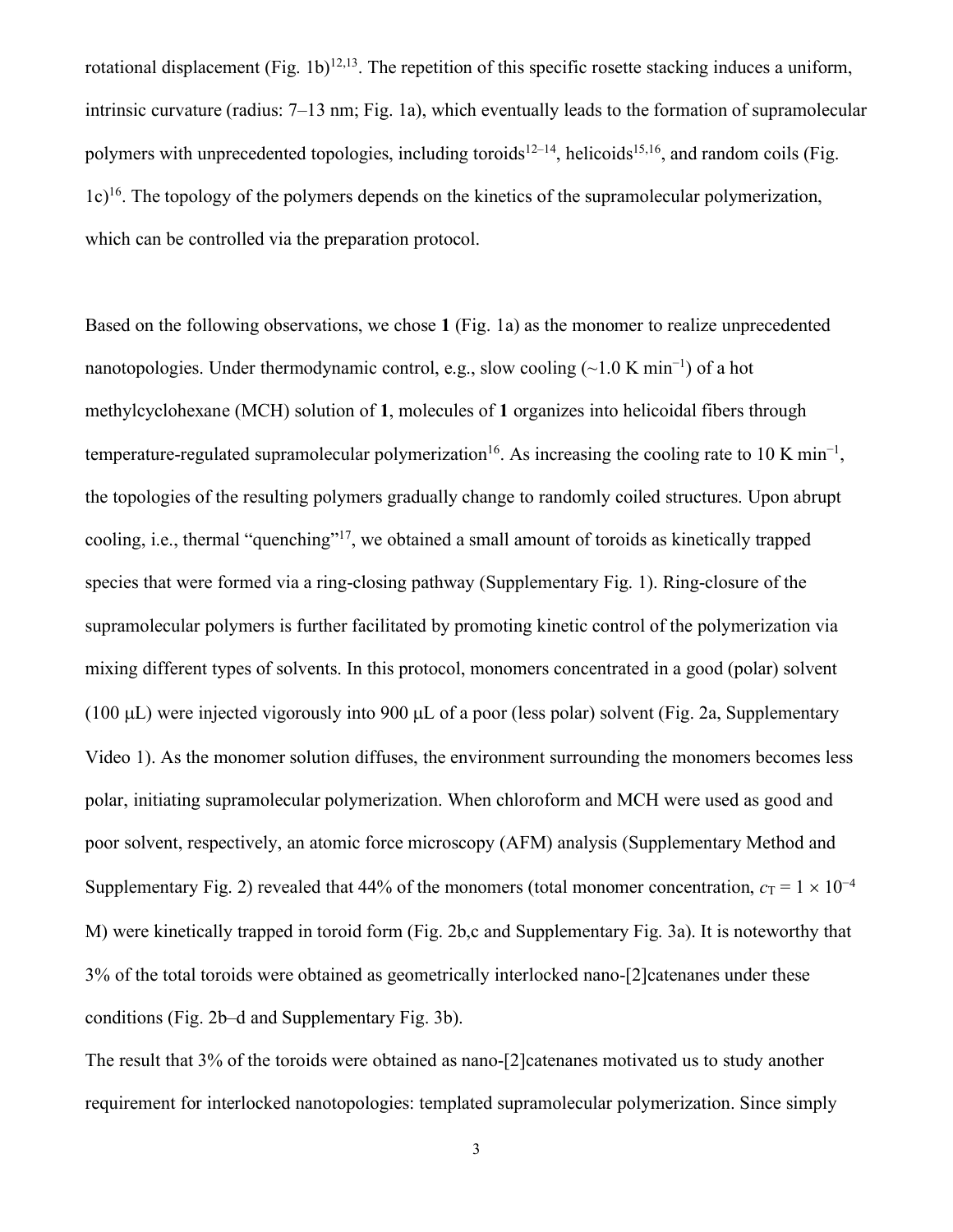increasing the monomer concentration did not improve the nanocatenane yield (Supplementary Fig. 4), the formation of the nanocatenanes cannot be explained by the stochastic interlocking of growing toroids. Historically, the poor yield  $(1\%)$  obtained by stochastic catenation<sup>8</sup> during cyclization reactions was improved by covalent template strategies, but at the cost of a much longer synthetic route18. Sauvage and coworkers first overcame all the previous limitations and revolutionized the synthesis of catenanes by discovering template directed synthetic strategy, wherein annular and proannular components were preorganized using metal-ligand interactions<sup>7</sup>. The scope of this so-called template-directed approach has been expanded by other researchers using  $\pi$ -donor–acceptor interactions<sup>6</sup>, hydrogen bonding<sup>5</sup>, and the hydrophobic effect<sup>3,4</sup>. In our supramolecular polymers, which are covered with linear alkyl chains, preorganization of monomers via van der Waals interactions could potentially occur at the surface of the preformed toroids to facilitate heterogeneous nucleation (secondary nucleation; Fig. 1d) 19. If this type of templated nucleation were to occur at the interior surface of the toroids, subsequent elongation and ring-closure of the resulting polymers would result in nano-[2]catenanes. On the other hand, if the secondarily nucleated fibers fail to close into toroids, the elongation of the open-ended fibers would lead to pseudorotaxanes (Fig. 2e and Supplementary Discussion 1).

Using a seeding experiment with separately prepared toroids<sup>20–22</sup>, we assessed whether the secondary nucleation could occur in a solution of **1**. For this purpose, we initially established a method to isolate toroids from a complex mixture of supramolecular polymers with various topologies by exploiting their kinetic stability due to their lack of termini and relatively small size $^{23}$ . In brief, the open-ended short coils in a mixture of supramolecular polymers were selectively reorganized into elongated helical fibers with lengths >1 µm by thermal annealing (Fig. 2f and Extended Data Fig. 1a). The resulting elongated fibers could be readily filtered out from the toroids using a membrane filter with a pore size of 200 nm (Fig. 2f and Extended Data Fig. 1b). The toroid structure in solution was characterized by small-angle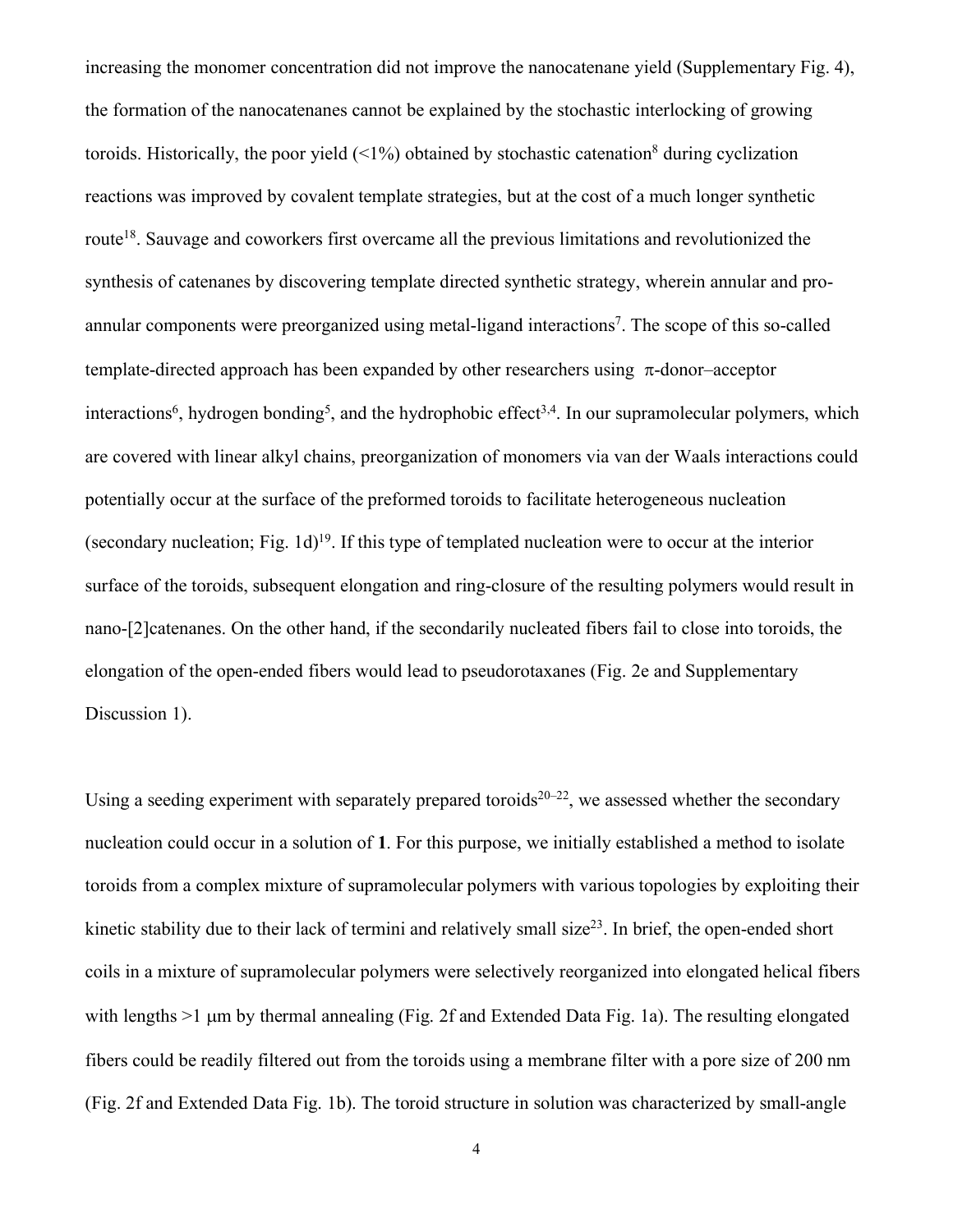X-ray and neutron scattering (SAXS, SANS) measurements, whose results showed good agreement with the results of AFM measurements and those of a model based on rosettes (Fig. 2i,j, Supplementary Figs. 5–7 and Supplementary Table  $1)^{12,24}$ . The toroid dimensions obtained by fitting analysis (toroid radius,  $R = 12.5$  nm; cross-sectional radius excluding alkyl shell,  $a = 2.5$  nm; aspect ratio,  $b = 0.56$ ; alkyl shell width,  $\delta$  = 1.6 nm; number of rosettes per toroid,  $N_{\text{agg}}$  = 100) suggest an internal circular void with radius = 8.4 nm, which would certainly be capable of accommodating two fibers to generate nano- $[n \geq 1]$ 2]catenanes. The comparison of the SAXS and SANS data, which highlight different parts of the structure<sup>12</sup>, and associated analysis clearly point to the fibers having a core-shell structure, in line with being formed by stacking of the rosettes, with the alkyl region outside a more electron-dense core. These alkyl regions are highly penetrated by solvent molecules (71% based on the SANS/SAXS analysis). Given the potential for alkyl chain overlap, it is therefore conceivable that the nano- $[n \geq 1]$ 2]catenanes form by secondary nucleation of rosettes or monomers of **1** in these diffuse shells (Supplementary Discussion 2).

The isolated toroids are kinetically stable upon dilution to  $c_T = 1 \times 10^{-6}$  M at 353 K, which is a prerequisite for their use as seeds. We thus added a small portion of the toroid solution to a large volume of monomer solution of **1** in MCH ( $c_T = 5 \times 10^{-6}$  M) at 353 K and subsequently lowered the solution temperature to just below the elongation temperature ( $T_e$  = 338 K, Fig. 2g). As shown in Fig. 2h and Supplementary Fig. 8, the presence of toroids clearly accelerated the growth of an absorption band at 470 nm, associated with the  $\pi-\pi$  stacking of the diphenylnaphthalene cores<sup>16</sup>. As the elongation of the toroid seeds is topologically not possible due to lack of termini<sup>20–22</sup>, the above observation clearly demonstrates that the toroids promote the secondary nucleation of monomers of **1** on their surface.

We further evaluated the reaction order associated with the secondary nucleation process of monomers by analyzing a set of aggregation kinetics data acquired for different concentrations of **1** in the absence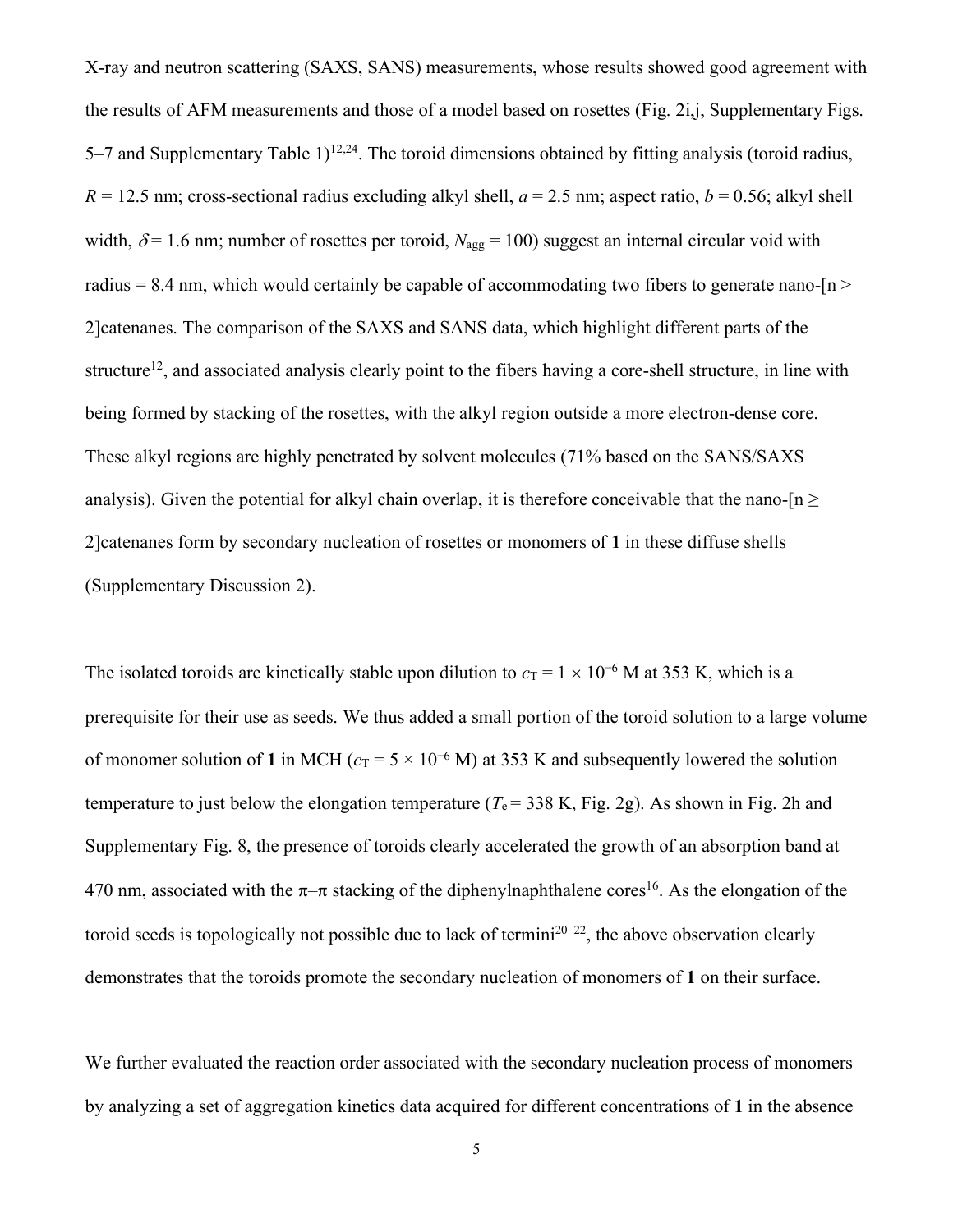of seeds (Fig. 2k). In protein aggregation, the time required to consume half of the total amount of monomers is referred to as the "half-time" ( $t_{50}$ ), and  $t_{50}$  is related to the initial monomer concentration  $(C_0)$  via the scaling law

 $t_{50}$  ∝ $(C_0)^\gamma$ 

where  $\gamma$  is the scaling exponent<sup>19</sup>. In systems dominated by secondary nucleation processes,  $\gamma$  is related to the reaction order  $(n_2)$  according to:

$$
\gamma = -(1 + n_2)/2
$$

We thus plotted  $log(t_{50})$  as a function of  $logC_0$  in order to evaluate  $\gamma$  (Fig. 2m)<sup>19</sup>. From the slope, we found that g was equal to −1.7, which corresponds to an *n*2 value of 2.4. This value is consistent with monomer-dependent secondary processes, such as those observed in the kinetics of amyloid growth<sup>19,25</sup>, suggesting that significant secondary nucleation occurs in the present system.

We used multiscale molecular simulations to study the event of a secondary nucleation occurring on the surface of pre-existing toroids (or oligomers) in MCH. To deal with the complex hierarchical nature of the system, we developed coarse-grained (CG) models for the rosettes (Fig. 3a) reliably capturing their structural behavior and the rosette–rosette interactions in solution, while at the same time allowing us to study their assembly on a sufficiently large scale (see Supplementary Computational Details). The results of these simulations indicate that solvophobic interactions can make the self-assembly of rosettes more likely to initiate on the surface of preformed toroids. CG molecular dynamics simulations showed a strong propensity of the rosettes to axial stacking. However, it was also observed that these may interact with the surface of oligomers formed in the system, which is consistent with the experimentally suggested secondary nucleation on the toroids. To obtain a tangible evidence of such a scenario, we created a CG model of a **toroid composed of** prestacked rosettes having size consistent with the experimental one (Fig. 3a). A portion of this toroid (blue part in Fig. 3a) was used in metadynamics simulations<sup>26</sup> allowing to study the interaction of one single rosette or of a rosette trimer ( $\overline{Fig. 3b}$ , in red)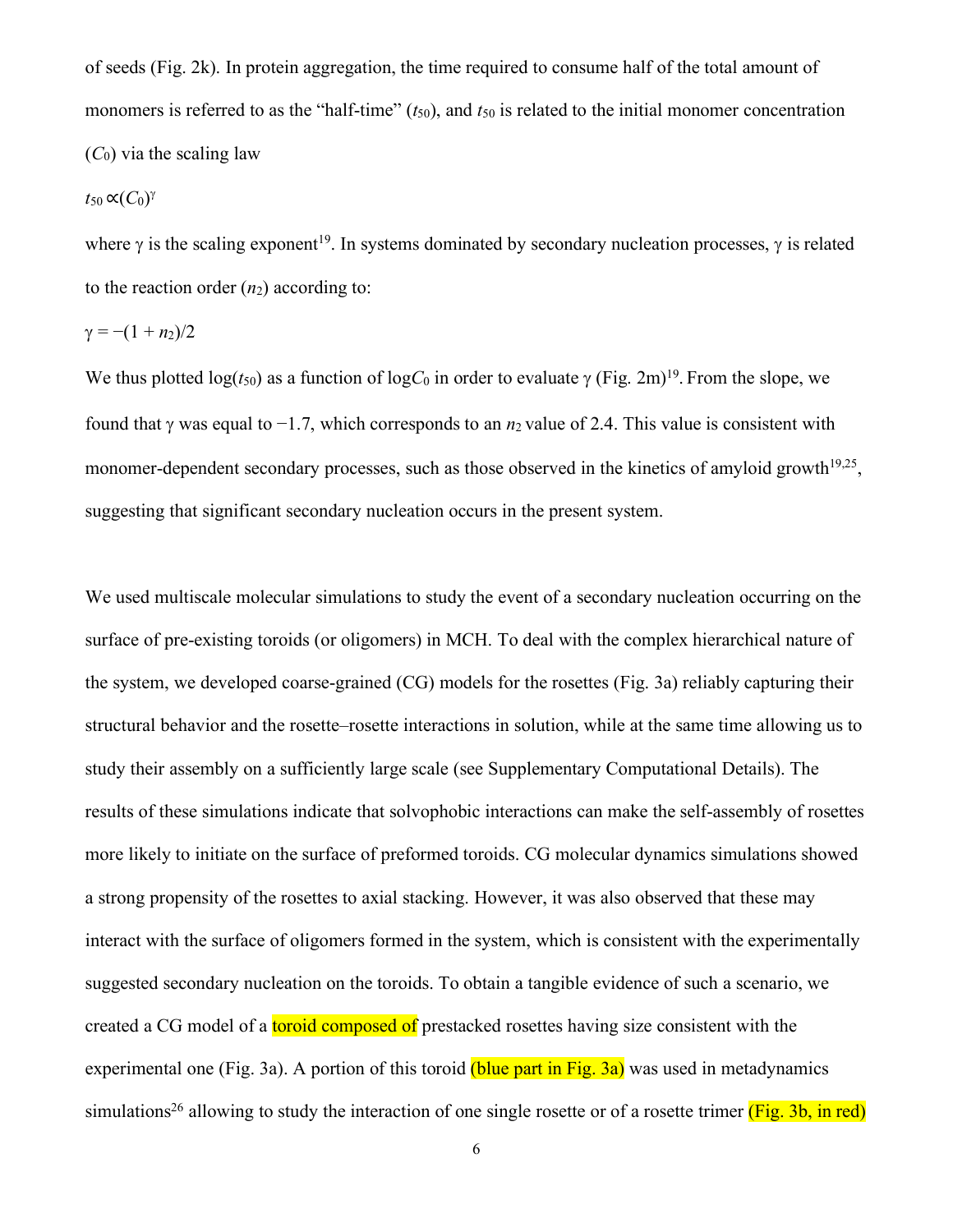with the toroid surface<sup>27</sup>. In Fig. 3b, we plot the free-energy profile for the interaction between the rosette trimer and the toroid as a function of the distance (*d*) between their centers (the same simulation with a single rosette provided analogous results). This shows strong affinity, suggesting that preassembled rosette toroids work as nucleation seeds for the growth of other ones onto their surface in MCH. The formation of catenanes would then be related to the statistical probability for the toroids to close-up in such a way to form mechanically interlocked topologies (Fig. 1d).

Given that the solute–solute interactions that play a critical role in secondary nucleation are affected by the solvent<sup>28</sup>, we also evaluated the reaction order in *n*-octane as a representative *n*-alkane solvent (Fig. 2l). The corresponding  $\gamma$  (−2.9) and  $n_2$  (4.8) values suggest a higher tendency toward secondary nucleation in *n*-octane (Fig. 2m). In line with this finding, much higher proportions of toroids were catenated when we used *n*-alkanes (*n*-hexane to *n*-decane) as the poor solvent (Fig. 3c, Extended Data Fig. 2 and Supplementary Figs. 3b and 9). It should be noted that the overall toroid yield decreased in linear alkane solvents compared to cyclic alkanes (MCH and cyclohexane) because the open-elongation pathway becomes more feasible with decreasing solvent polarity (Fig. 3c and Supplementary Figs. 3a and 10). The use of longer *n*-alkanes (*n*-undecane and *n*-dodecane) was not effective due to agglomeration of assemblies (Supplementary Fig. 11). Surprisingly, we found even longer congeners (Fig. 3d–f and Extended Data Fig. 3a) such as nano-[5]catenane in *n*-octane, which we coined "nanolympiadane" (length: ~80 nm; Extended Data Fig. 3b,c) in homage to the [5]catenane system first reported by Stoddart and colleagues<sup>10</sup>. Its topology, visualized by AFM, is impressively similar to the Olympic rings, although in our nanolympiadane, the five rings do not adopt the helical orientation seen in the Olympic logo (Fig. 3g and Extended Data Fig. 4), which is most likely due to the adsorption of the structure on the highly oriented pyrolytic graphite (HOPG) substrate surface.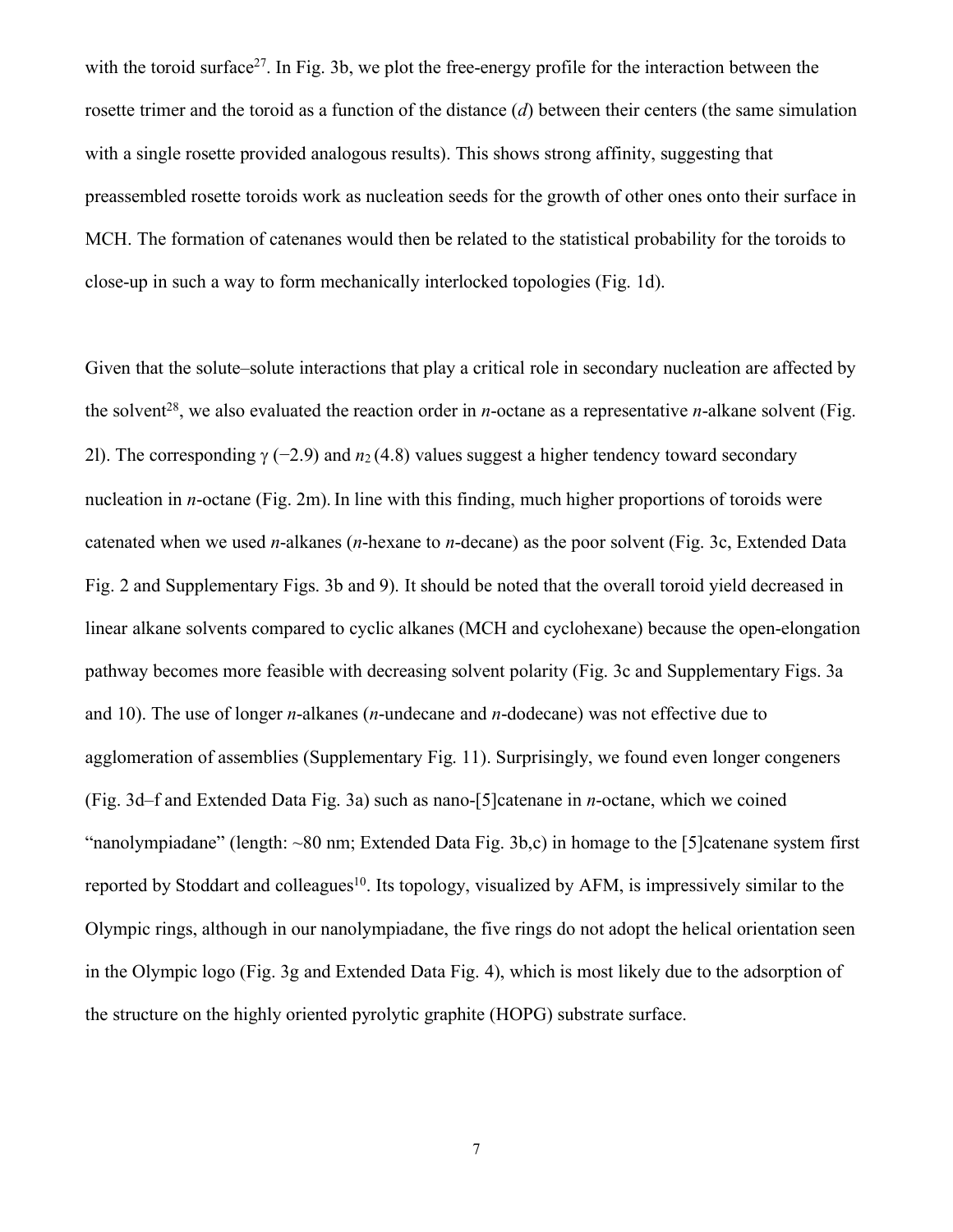In order to prepare further elongated nanocatenanes, the mechanism for the spontaneous self-assembly of the aforementioned oligomeric nanocatenanes should be considered. Rowan *et al.* have recently reported the synthesis of poly[n]catenanes with  $[4 \le n \le 130]$  by interlocking 68-membered macrocyclic ditopic ligands and a cyclizable threading molecule<sup>9</sup>. The metallo-supramolecular polymer templates, whose degree of polymerization practically determines the degree of polycatenation, were preassembled by the addition of  $\text{Zn}^{2+}$ . In the present system, preassembly of such templates is obviously impossible, and elongation of the catenanes must occur in a stepwise manner (Fig. 4a). Accordingly, increasing local concentrations by injecting all the monomer at once would not be effective to increase [n]. Instead, a portion-wise injection protocol would more likely provide conditions in which monomers could be fed to preformed toroid seeds upon each injection in a living manner<sup>19,20</sup>. Furthermore, the portion-wise injection of monomer would probably result in lower local monomer concentration, which would facilitate secondary nucleation<sup>28–30</sup> as well as reduce the occurrence of the unwanted open-elongation pathway leading to randomly coiled fibers.

We thus injected the monomer solution in ten portions (one 10  $\mu$ L injection per second; Fig. 4b, Supplementary Video 2). As shown in Fig. 4c, Extended Data Fig. 5 and Supplementary Fig. 12, this approach increased both the overall toroid yield and the proportion of catenanes using *n*-alkane as well as cycloalkane solvents. For example, ten-injections into *n*-octane provided a toroid yield of 49% based on the monomer (Extended Data Fig. 5 and Supplementary Fig. 12), 41% of which were catenated (Fig. 4c). The catenation number [n] was even more strongly affected than the overall catenane yield. Although "n" rarely exceeded 5 in single-injection experiments using *n*-alkanes, the ten-injections method produced nano-poly[n]catenanes whose "n" values beyond 7 (Fig. 4d–g and Extended Data Fig. 6). Fig. 4e–g show nano-poly[17], [18] and [22]catenanes. In these samples, the number of toroids that form nano-poly[n  $\geq$  3]catenanes is higher than that of nano-[2]catenanes (Fig. 4d). This result suggests that a cooperativity might be responsible for the polycatenation, presumably because two interlocked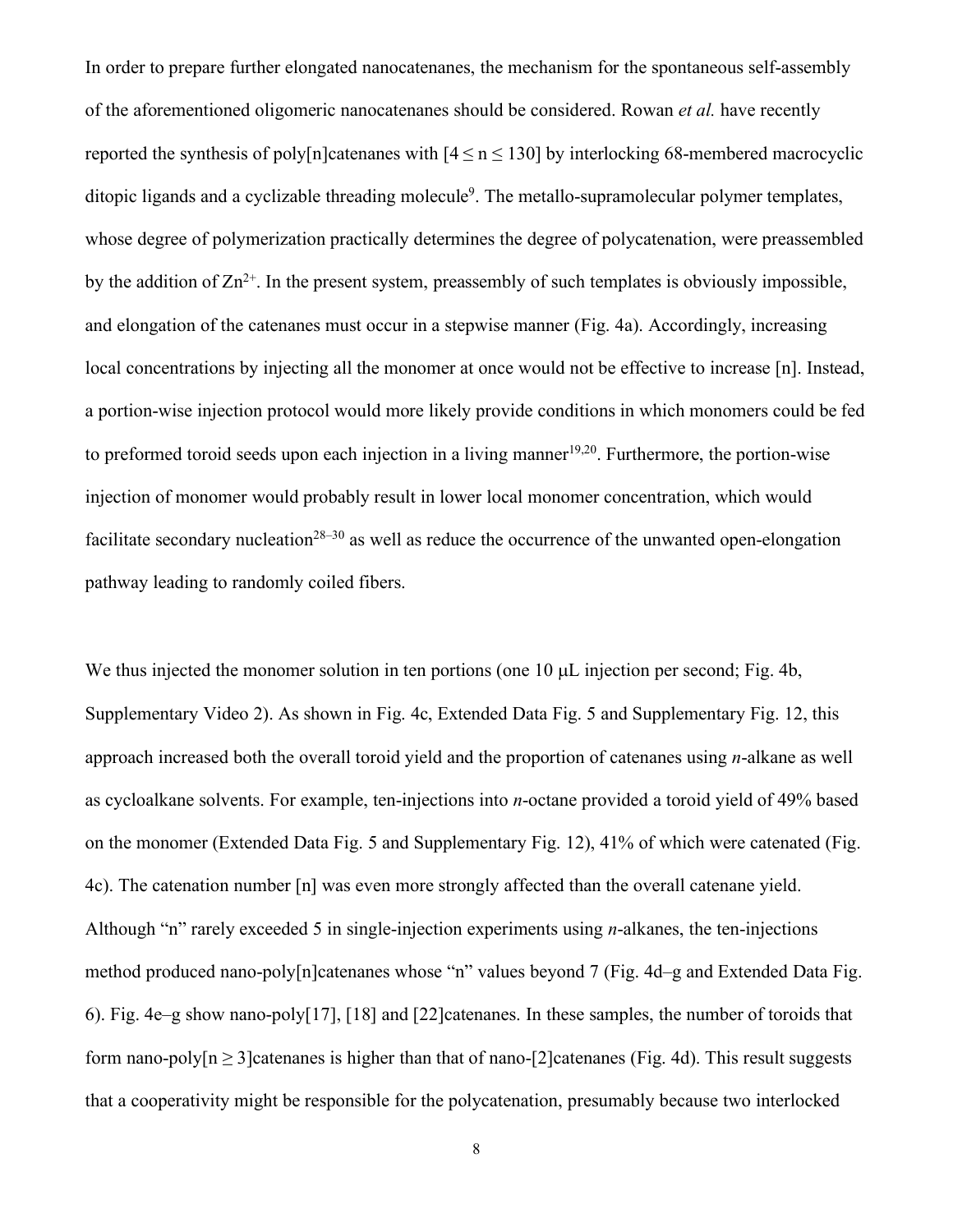toroids can provide a specific nanospace that facilitates secondary nucleation more effectively than the surface of single toroids. The elongated catenanes are stable in solution for months, suggesting that the toroidal constituents are kinetically stable against chain-breaking and interchain end-to-end connection as well as reorganization through monomer exchange.

We have demonstrated that the controlled use of secondary nucleation is an effective strategy to create mechanically interlocked nanostructures. Similar approaches could be applied to other macromolecular systems based on covalent or noncovalent polymerization. The purification of nanocatenanes is also an important challenge in order to investigate the physical properties of these topologically exotic molecular assemblies. We have already succeeded in separating toroid-based topologies (nano- [n]catenanes and single toroids) from open-ended species via the thermal reorganization of the openended short fibers into elongated helical fibers and subsequent membrane filtration. We envisage that further catenation ( $n > 100$ ) by enhancing the aforementioned cooperativity would allow us to purify those elongated species, which could lead to the discovery of unprecedented physical properties arising from mesoscopic topologies.

#### **Acknowledgements**

This work was supported by KAKENHI grant no. 26102010 and a Grant-in-Aid for Scientific Research on Innovative Areas " $\pi$ -Figuration" (grant no. 26102001) from the Japanese Ministry of Education, Culture, Sports, Science, and Technology (MEXT). This work was also supported by JSPS KAKENHI grant no. 19H02760. S.Y. acknowledges financial support from the Murata Science Foundation and the Shorai Foundation for Science and Technology. S.D. and K.A. thank the JSPS for a research fellowship. P19341 and 17J02520 are the corresponding fellowship IDs of S.D. and K.A., respectively. G.M.P. acknowledges the funding received by the Swiss National Science Foundation (SNSF grants IZLIZ2\_183336 and 200021\_175735) and by the European Research Council (ERC) under the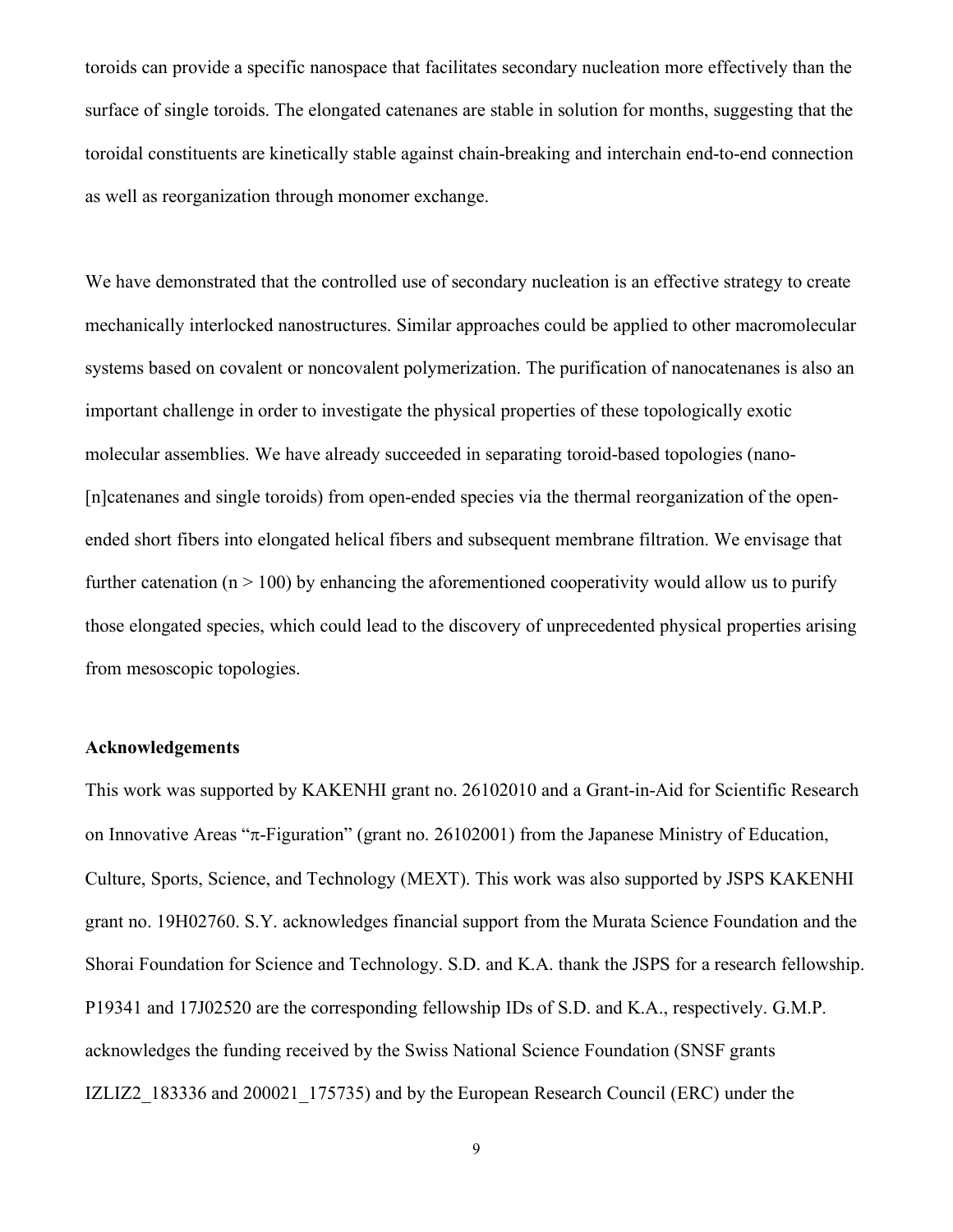European Union's Horizon 2020 research and innovation program (grant agreement no. 818776 - DYNAPOL). G.M.P. also acknowledges the computational resources provided by the Swiss National Supercomputing Center (CSCS) and by CINECA. The SANS experiment at the ISIS facility was allocated under the beamtime XB1980292 (DOI: https://doi.org/10.5286/ISIS.E.RB1990292-1.

### **Author contributions**

S.Y. and S.D. designed the project. Y.Ka. and S.H. performed most of the experimental works. M.J.H., A.J.S., R.D. and N.M. recorded and simulated the SAXS/SANS data and wrote the SAXS/SANS section of the manuscript. G.M.P., L.P. and C.P. performed the theoretical calculation and wrote the theoretical calculation section of the manuscript. S.Y. and S.D. analyzed and explained the experimental data. S.Y. and S.D. prepared the overall manuscript including figures. All authors including K.A., A.I., T.S., D.D.P., and Y.Ki. have contributed by commenting on the manuscript. The overall project was directed by S.Y.

### **Competing interests**

The authors declare no competing interests.

#### **Data availability**

The authors declare that all other data supporting the findings of this study are available within the paper and its supplementary information files.

#### **Code availability**

There is no experiment requiring custom code or mathematical algorithm.

1. Segawa, Y. et al. Topological molecular nanocarbons: all-benzene catenane and trefoil knot. *Science* **365**, 272–276 (2019).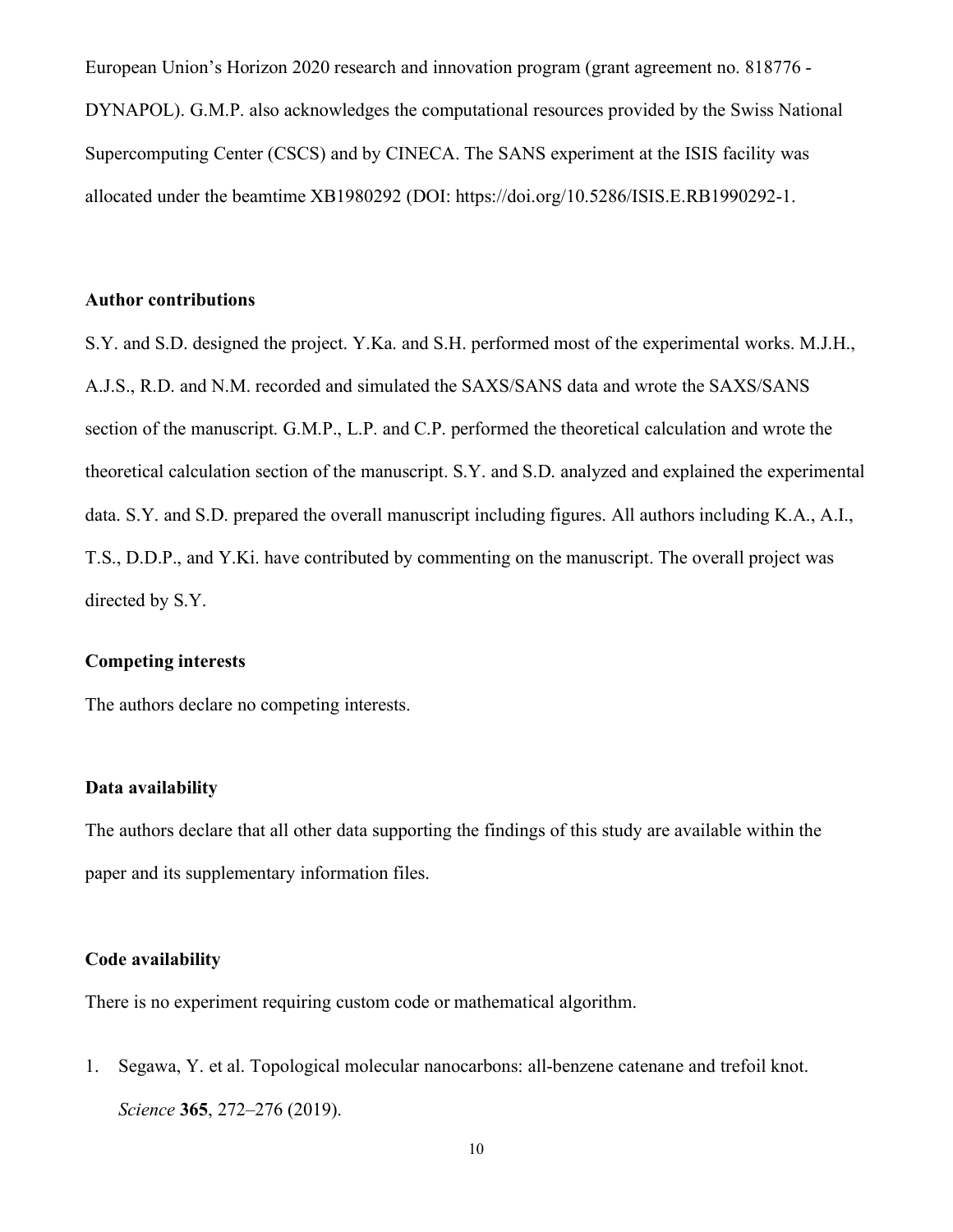- 2. Leigh, D. A., Pritchard, R. G. & Stephens, A. J. A star of David catenane. *Nat. Chem.* **6**, 978–982 (2014).
- 3. Li, H. et al. Quantitative self-assembly of a purely organic three-dimensional catenane in water. *Nat. Chem.* **7**, 1003–1008 (2015).
- 4. Fujita, M., Ibukuro, F., Hagihara, H. & Ogura, K. Quantitative self-assembly of a [2]catenane from two preformed molecular rings. *Nature* **367**, 720–723 (1994).
- 5. Hunter, C. A. Synthesis and structure elucidation of a new [2]-catenane. *J. Am. Chem. Soc.* **114**, 5303–5311 (1992).
- 6. Ashton, P. R. et al. A [2]catenane made to order. *Angew. Chem. Int. Ed. Engl.* **28**, 1396–1399 (1989).
- 7. Dietrich-Buchecker, C. O., Sauvage, J. P. & Kintzinger, J. P. Une nouvelle famille de molecules: les metallo-catenanes. *Tetrahedron Lett.* **24**, 5095–5098 (1983).
- 8. Wasserman, E. Chemical topology. *Sci. Am.* **207**, 94–102 (1962).
- 9. Wu, Q. et al. Poly[*n*]catenanes: synthesis of molecular interlocked chains. *Science* **358**, 1434–1439 (2017).
- 10. Amabilino, D. B., Ashton, P. R., Reder, A. S., Spencer, N. & Stoddart, J. F. Olympiadane. *Angew. Chem. Int. Ed. Engl.* **33**, 1286–1290 (1994).
- 11. Yagai, S., Kitamoto, Y., Datta, S. & Adhikari, B. Supramolecular polymers capable of controlling their topology. *Acc. Chem. Res.* **52**, 1325–1335 (2019).
- 12. Hollamby, M. J. et al. Simultaneous SAXS and SANS analysis for the detection of toroidal supramolecular polymers composed of noncovalent supermacrocycles in solution. *Angew. Chem. Int. Ed.* **55**, 9890–9893 (2016).
- 13. Yagai, S. et al. Self-organization of hydrogen-bonding naphthalene chromophores into J-type nanorings and H-type nanorods: impact of regioisomerism. *Angew. Chem. Int. Ed.* **51**, 6643–6647 (2012).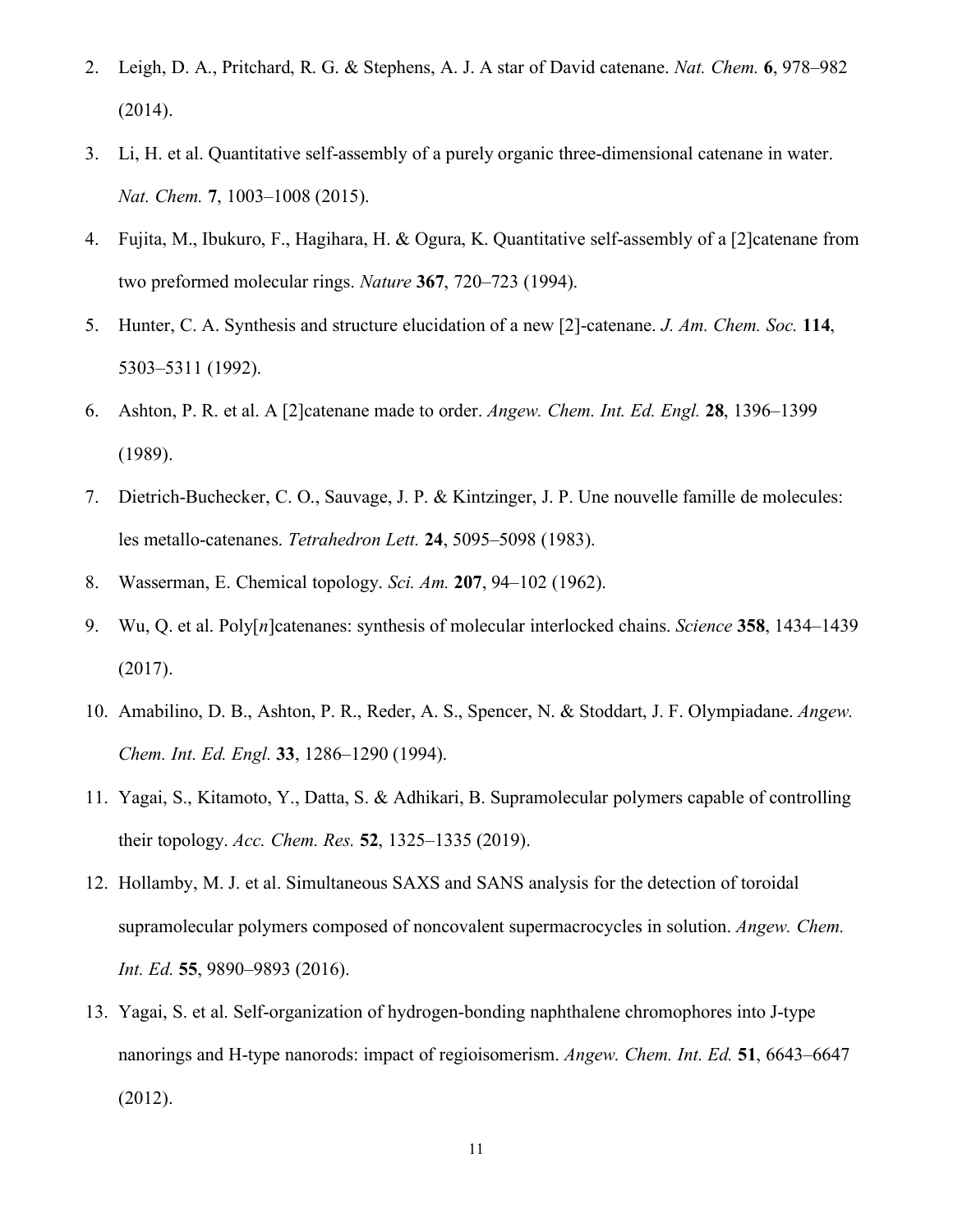- 14. Adhikari, B., Aratsu, K., Davis, J. & Yagai, S. Photoresponsive circular supramolecular polymers: a topological trap and photoinduced ring-opening elongation. *Angew. Chem. Int. Ed.* **58**, 3764–3768 (2019).
- 15. Adhikari, B. et al. Light-induced unfolding and refolding of supramolecular polymer nanofibres. *Nat. Commun.* **8**, 15254 (2017).
- 16. Prabhu, D. D. et al. Self-folding of supramolecular polymers into bioinspired topology. *Sci. Adv.* **4**, eaat8466 (2018).
- 17. Korevaar, P. A. et al. Pathway complexity in supramolecular polymerization. *Nature* **481**, 492–496 (2012).
- 18. Gil-Ramírez, G., Leigh, D. A. & Stephens, A. J. Catenanes: fifty years of molecular links. *Angew. Chem. Int. Ed.* **54**, 6110–6150 (2015).
- 19. Cohen, S. I. A., Vendruscolo, M., Dobson, C. M. & Knowles, T. P. J. From macroscopic measurements to microscopic mechanisms of protein aggregation. *J. Mol. Biol.* **421**, 160–171 (2012).
- 20. Ogi, S., Sugiyasu, K., Manna, S., Samitsu, S. & Takeuchi, M. Living supramolecular polymerization realized through a biomimetic approach. *Nat. Chem.* **6**, 188–195 (2014).
- 21. Wang, X. et al. Cylindrical block copolymer micelles and co-micelles of controlled length and architecture. *Science* **317**, 644–647 (2007).
- 22. Zhang, W. et al. Supramolecular linear heterojunction composed of graphite-like semiconducting nanotubular segments. *Science* **334**, 340–343 (2011).
- 23. Suzuki, A. et al. Topological impact on the kinetic stability of supramolecular polymers. *J. Am. Chem. Soc.* **141**, 13196–13202 (2019).
- 24. Breßler, I., Kohlbrecher, J. & Thünemann, A. F. *SASfit*: a tool for small-angle scattering data analysis using a library of analytical expressions. *J. Appl. Cryst.* **48**, 1587–1598 (2015).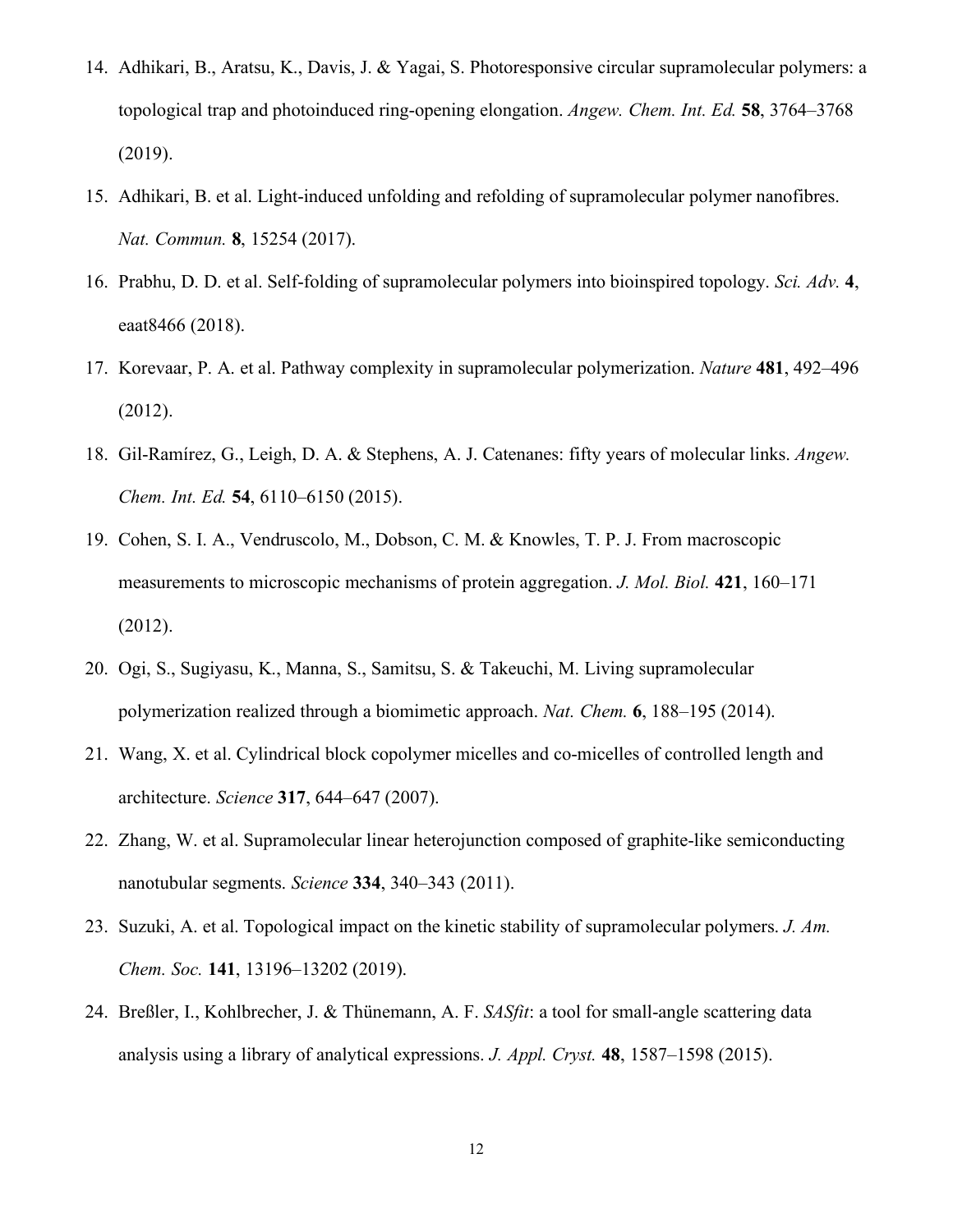- 25. Meisl, G. et al. Molecular mechanisms of protein aggregation from global fitting of kinetic models. *Nat. Protoc.* **11**, 252–272 (2016).
- 26. Laio, A. & Parrinello, M. Escaping free-energy minima. *Proc. Natl Acad. Sci. USA* **99**, 12562– 12566 (2002).
- 27. Bochicchio, D., Salvalaglio, M. & Pavan, G. M. Into the dynamics of a supramolecular polymer at submolecular resolution. *Nat. Commun.* **8**, 147 (2017).
- 28. Anwar, J., Khan, S. & Lindfors, L. Secondary crystal nucleation: nuclei breeding factory uncovered. *Angew. Chem. Int. Ed.* **54**, 14681–14684 (2015).
- 29. Kondepudi, D. K. & Asakura, K. Chiral autocatalysis, spontaneous symmetry breaking, and stochastic behavior. *Acc. Chem. Res.* **34**, 946–954 (2001).
- 30. Kondepudi, D. K., Kaufman, R. J. & Singh, N. Chiral symmetry breaking in sodium chlorate crystallizaton. *Science* **250**, 975–976 (1990).

#### **Figure 1 | Self-assembly of a barbiturated monomer into various supramolecular polymer**

**topologies. a**, Chemical structure of barbiturated naphthalene derivative **1** and a schematic representation of the unique stacking of its hydrogen-bonded cyclic hexamers (rosettes) to generate an intrinsic curvature. **b**, **c**, Schematic illustration of the primary nucleation (**b**) and elongation (**c**) of the monomers into distinct nanotopologies. **d**, Schematic illustration of secondary nucleation on a toroid to produce mechanically interlocked topologies.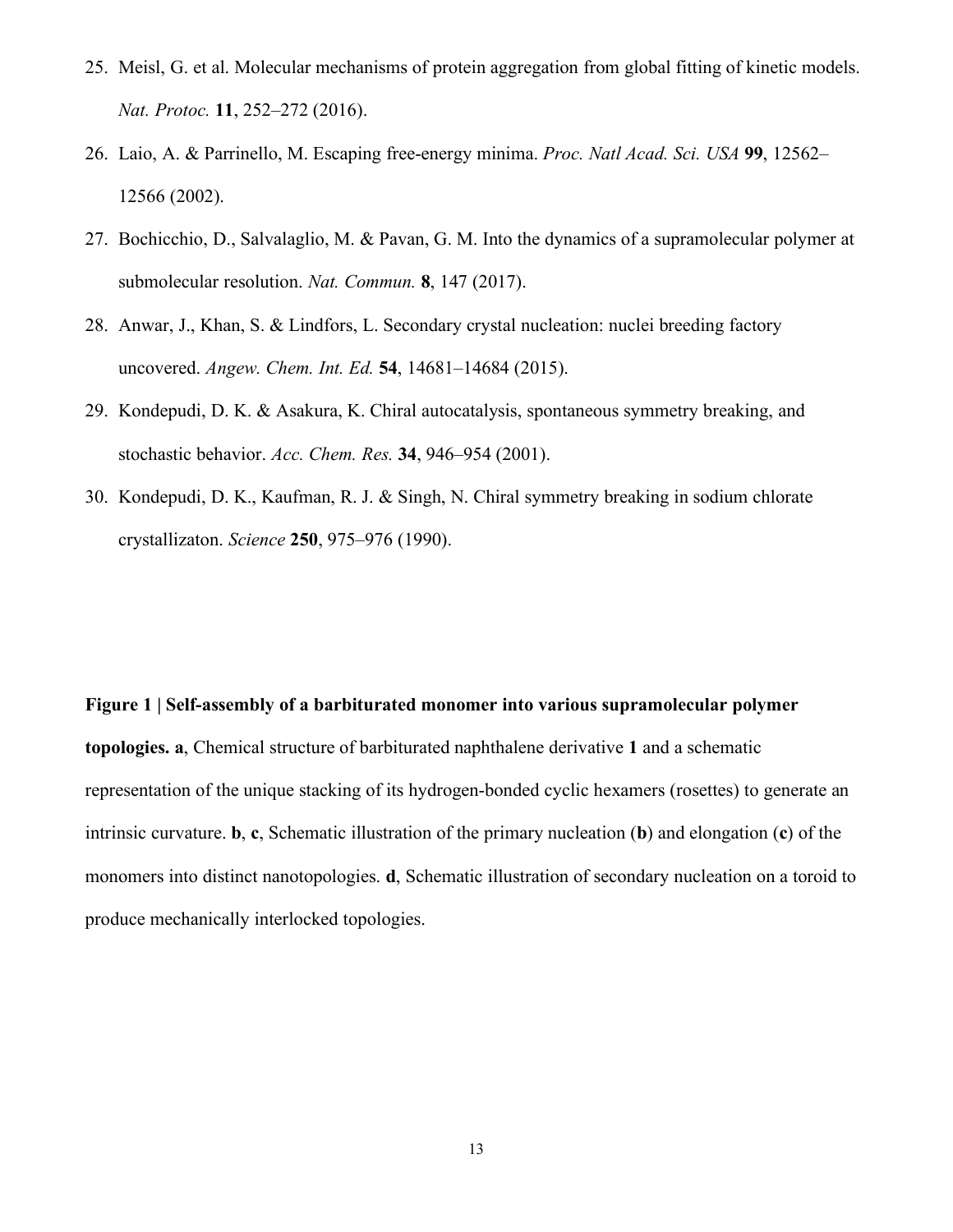**Figure 2 | Supramolecular polymerization protocols. a**, Depiction of the solvent-mixing protocol. **b**– **e**, AFM image of supramolecular polymers obtained by injecting a 100  $\mu$ L chloroform solution of 1 ( $c_T$ )  $= 1 \times 10^{-3}$  M) into 900 µL of MCH in one portion; scale bars = 100 (**b** and **c**) and 50 (**d** and **e**) nm. **c**, a complex mixture; **d**, nano-[2]catenane; **e**, pseudorotaxane. Image **c** is a duplicate of image **b**, but different topologies are colored to estimate the relative area: blue, green and red for open-ended coils, single toroids and mechanically interlocked toroids, respectively. **f**, **g**, Protocols for separating toroids from open-ended fibers (**f**) and seeded supramolecular polymerization (**g**). **h**, Comparison of the timedependent changes in the molar fractions of aggregates of 1 ( $\alpha_{470 \text{ nm}}$ , monitored at wavelength  $\lambda = 470$ nm) in a monomeric MCH solution ( $c_T = 4.8 \times 10^{-6}$  M) at 333 K in the presence (red dots) and absence (blue dots) of toroid seeds ([seed] =  $1.6 \times 10^{-6}$  M based on the monomers). **i**, SANS (green triangles and blue squares) and SAXS (red circles) data of 1 ( $c_T = 5 \times 10^{-4}$  M) in MCH- $d_{14}$  (green triangles) and a mixed solvent comprising 80% MCH-*d*<sup>14</sup> and 20% MCH-*h*<sup>14</sup> (blue squares). Black solid lines represent fits of the data, using a toroid form factor and a flat background. **j**, Representation of the core (orange) shell (red) toroid of 1 with parameters obtained from model fitting of the SAS data  $(R, a, \delta_{shell}, b)$ . **k**, **l**, Time-dependent changes of  $\alpha_{470 \text{ nm}}$  of 1 at various  $C_0$  in MCH (k) and *n*-octane (1) at 333 K in the absence of toroid seeds. **m**, Log–log plot of the time required for  $C_0$  to drop by 50% in the seeded experiments in MCH (red squares) and *n*-octane (blue circles) as a function of *C*0.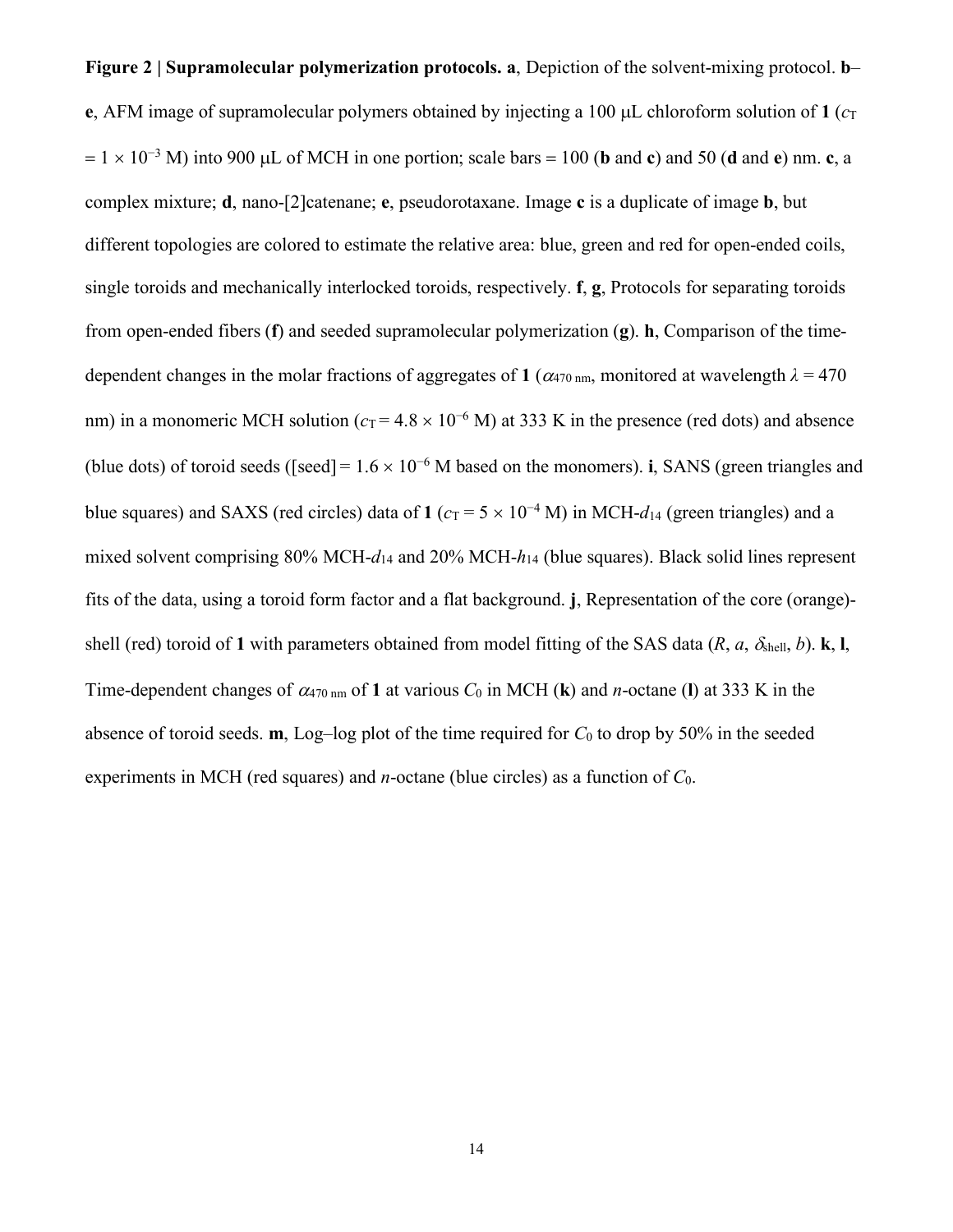**Figure 3 | Solvent dependence of the catenane yield. a**, All atom (AA) and coarse-grained (CG) models of one monomer **1**, one rosette (hexagonal assembly of six **1** monomers) and one toroid of rosettes used in the simulations. **b**, Free-energy profile for the interaction between one rosette trimer and the surface of the toroid (a portion of a full toroid composed of 50 rosettes) as a function of the distance (*d*) between the center of the toroid section (blue) and the center of the rosette trimer (red). **c**, Histogram showing the yield of catenanes (red bar), toroids (green bar), and random coils (blue bar) depending on the choice of poor solvent in single-injection solvent mixing experiment. **d**–**f**, AFM images of nano- [3]catenane (**d**), nano-[4]catenane (**e**), and nano-[5]catenane (**f**) obtained by injecting 100 µL of a chloroform solution of **1** ( $1 \times 10^{-3}$  M) into 900 µL of *n*-octane in one portion; scale bars = 50 nm. **g**, Symbol of the Olympic rings; reproduced with permission from the International Olympic Committee.

**Figure 4 | Nano-polycatenanes. a**, Schematic illustration of polycatenation by preorganization and stepwise manner. **b**, Depiction of a ten-injections solvent-mixing experiment. **c**, Histogram comparing the yields of interlocked toroids (red bar) and single toroids (green bar) with respect to the overall toroids for different poor solvents and number of monomer solution injections. **d**, Pie charts showing the percent interlocked toroids constituting various nano-[n]catenanes for one hundred  $500 \times 500$  nm<sup>2</sup> AFM images acquired after the single-injection (left) and ten-injections (right) solvent-mixing experiments with chloroform and *n*-octane as the good and poor solvent, respectively ( $c_T = 1 \times 10^{-4}$  M after solvent mixing). **e**–**g**, AFM images of nano-poly[17]catenane (**e**), nano-poly[18]catenane (**f**), and nano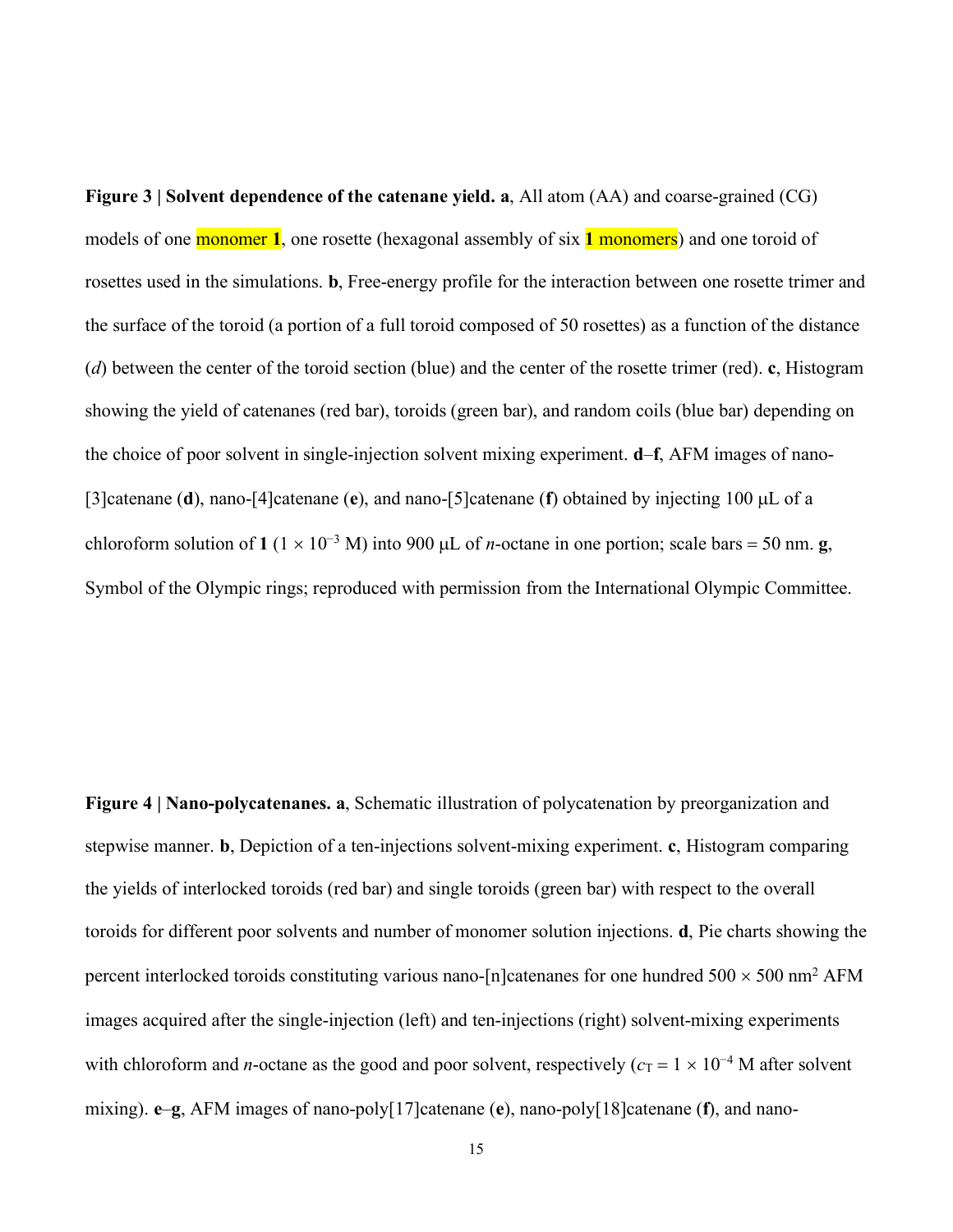poly[22]catenane (**g**) obtained by injecting ten portions (one per second) of 10 µL of a chloroform solution of **1** ( $1 \times 10^{-3}$  M) into 900 µL of poor solvent. Nano-poly[17]catenane (**e**) was obtained when *n*-hexane was used as the poor solvent; nano-poly[18]catenanes (**f**) and nano-poly[22]catenanes (**g**) were obtained using *n*-octane as the poor solvent; inset numbering shows counting of interlocked toroids of nano-poly[n]catenanes; scale bars = 50 nm. For these catenanes, branched catenation likely occurred at for example, toroid #7 and #13 in **e**, #9 in **f**, and #8 in **g** via threading of a supramolecular polymer fiber through an already-catenated toroid, which would seem to be sterically challenging unless the fibers grow in an organized fashion from secondary nuclei generated at the inner surface of the preformed catenanes.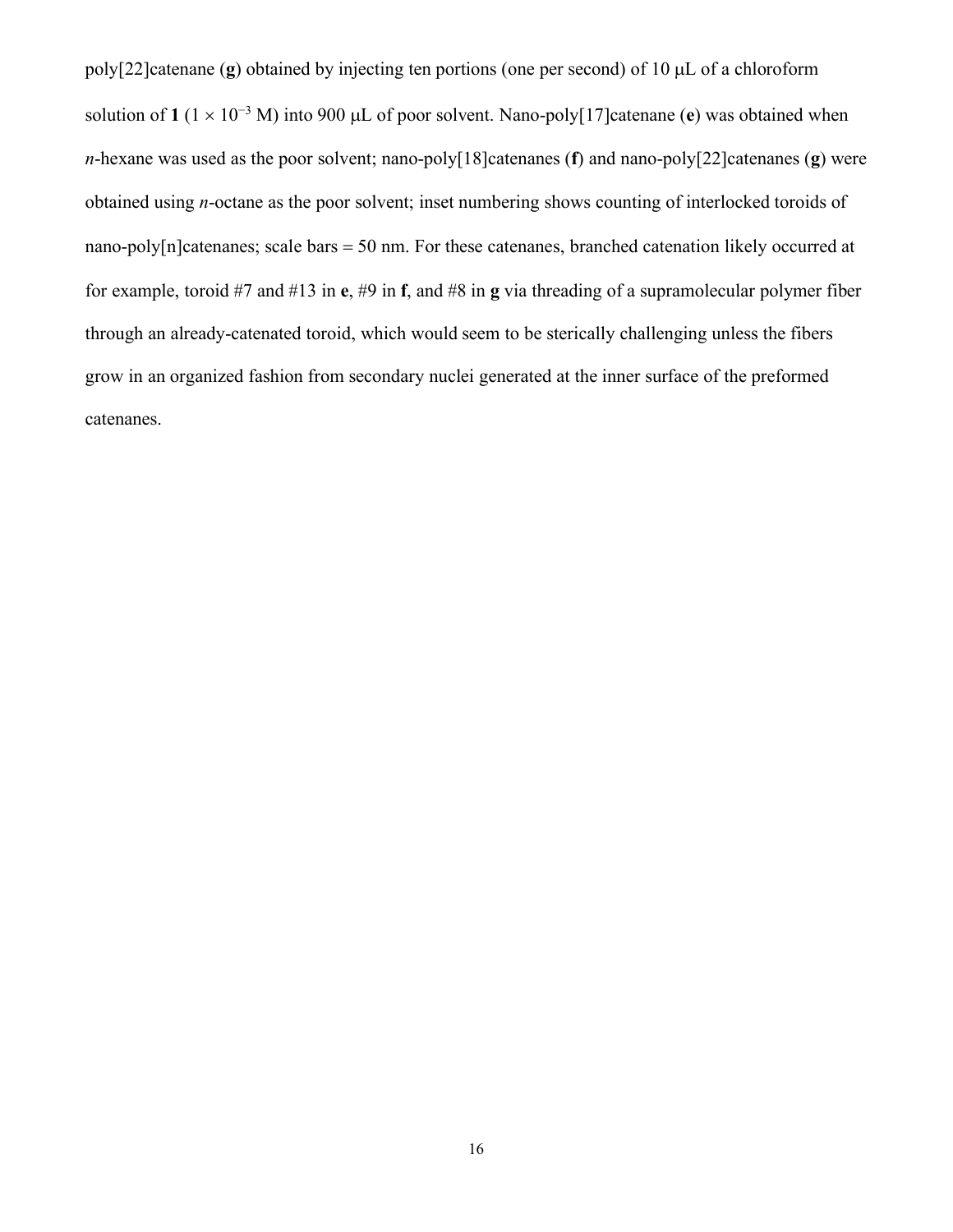#### **Methods**

#### **Single-injection and ten-injections solvent mixing experiments**

A stock monomer solution ( $c_T = 1 \times 10^{-3}$  M) was prepared by dissolving 1.08 mg of compound 1 in 1 mL chloroform (good solvent). In a typical single-injection solvent mixing experiment, 100 µL of the chloroform solution taken in a Hamilton syringe (volume  $= 100 \mu L$ ) was injected in one portion into 900 µL of MCH (poor solvent) taken in a glass vial at 293 K (Supplementary Video 1). On the other hand, a typical ten-injections solvent mixing experiment was performed by injecting the same volume of the monomer solution of **1** ( $c_T = 1 \times 10^{-3}$  M) in ten portions (one 10 µL injection per approximately second) into 900 µL of MCH taken in a glass vial at 293 K (Supplementary Video 2). The final concentration of **1** in the solution obtained after solvent mixing is  $1 \times 10^{-4}$  M for both experiments.

## **Preparation of toroid seeds and seeding experiment**

A hot (383 K) solution (1 mL,  $1 \times 10^{-4}$  M) of 1 in MCH/CHCl<sub>3</sub> (9:1, v/v) was quenched into an ice bath for 30 s to obtain a mixture of toroids and randomly coiled small fibers. The quenched solution was heated at 363 K for 5 min to dissociate the small fibers into monomers selectively, while the toroids remained intact by the virtue of their superior kinetic stability<sup>23</sup>. 9:1 is the best ratio for mixing MCH and CHCl<sub>3</sub> to get nearly pure toroid solutions. Upon subsequent cooling the solution to 293 K at a cooling rate of 1 K min<sup>-1</sup>, the monomers were polymerized into elongated helical fibers with length exceeding 1 um. The resulting solution was passed through a membrane filter with pore size of 200 nm to remove the helical fibers, while the toroids remained predominantly in the filtrate. From the absorbance of the filtrate, the concentration of 1 that formed toroids was estimated to be  $5 \times 10^{-5}$  M. The solvent was carefully evaporated using a flow of  $N_2$  to get a film of toroids which was then dispersed in 1 mL MCH by mechanical shaking. The solvent evaporation followed by dispersion in MCH did not affect the structural integrity of the toroids as confirmed by AFM.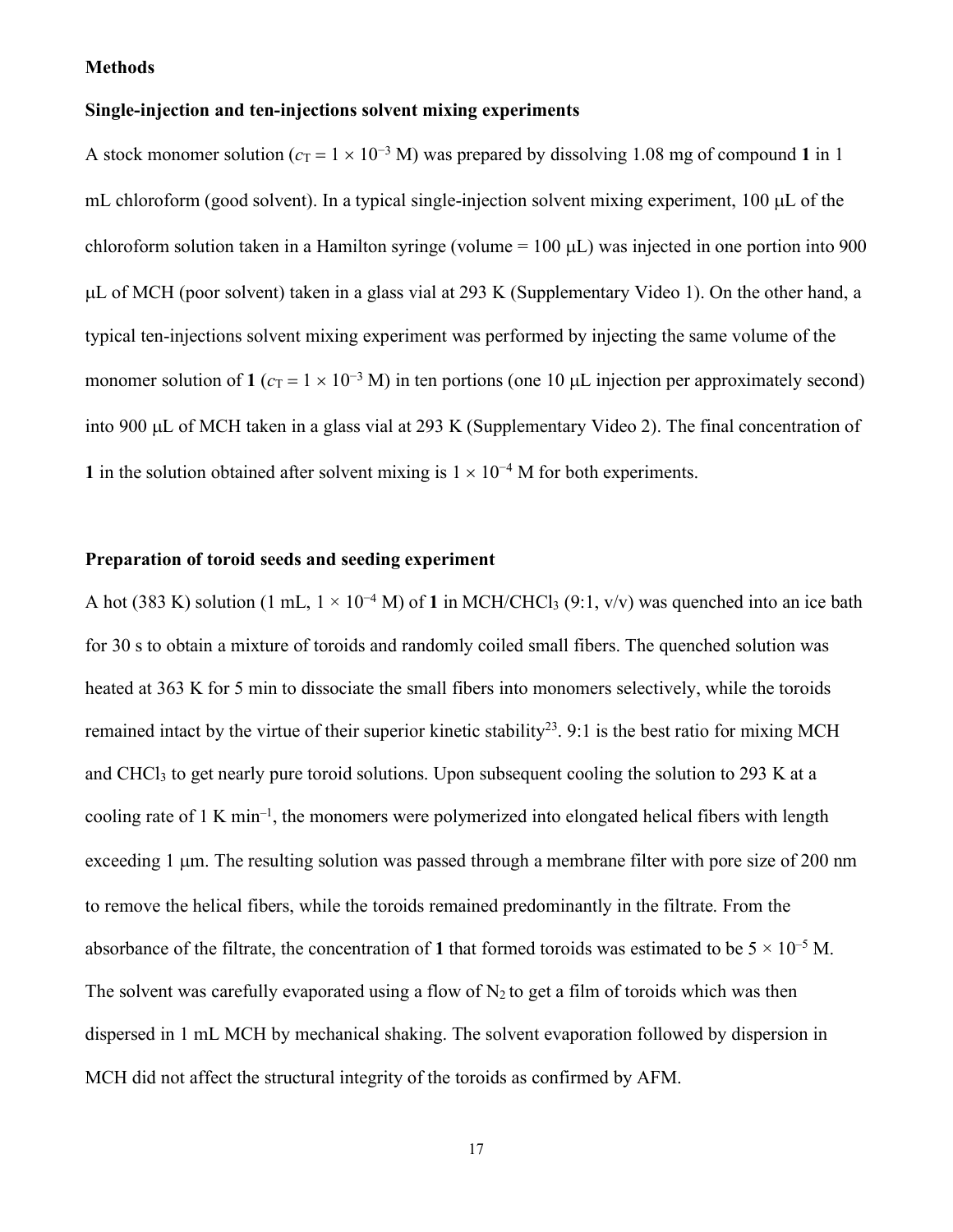In a typical seeding experiment, 100 µL of the MCH solution ( $5 \times 10^{-5}$  M) containing toroid seeds was added to a monomer solution (3 mL,  $5 \times 10^{-6}$  M,  $T_e = 338$  K) in MCH at 353 K. The final concentrations of monomer and seed are  $4.8 \times 10^{-6}$  and  $1.6 \times 10^{-6}$  M, respectively. Then, the kinetics of the seeded supramolecular polymerization of **1** was studied at 333 K by UV–Vis spectroscopy to follow the growth of a new absorption band at  $\lambda = 470$  nm, which is attributed to  $\pi-\pi$  stacking of the diphenylnaphthalene core<sup>16</sup>. In the seeded experiment, the residual absorption of the toroid seeds was automatically subtracted from the solution containing the mixture of seed and monomers by using a double-beam UV-Vis spectrophotometer.

#### **Analysis of seeded supramolecular polymerization**

Time-dependent changes in the molar fractions of aggregates of 1,  $\alpha$ <sub>(470 nm)</sub>, at a certain temperature (*T*) in the presence and absence of toroid seeds was calculated from the absorption intensity at  $\lambda = 470$  nm based on the following equation:

$$
\alpha_{470} = [Abs_{470}(T) - Abs_{470}(fully monometric)] / [Abs_{470}(fully aggregated) - Abs_{470}(fully monometric)]
$$

where  $\text{Abs}_{470}(T)$  is the absorption intensity at a given temperature (*T*),  $\text{Abs}_{470}(fullv \text{ monometric})$  and Abs470(*fully aggregated*) are the absorbance of the purely monomeric state (at the highest temperature) and fully aggregated state (at the lowest temperature), respectively. The UV-Vis spectra used for the seeding experiment are shown in Supplementary Figure 13.

**Extended Data Fig. 1 | Separation of toroids from elongated fibers via thermal reorganization followed by membrane filtration. a**, AFM image of supramolecular polymers obtained by heating a quenched solution of 1 ( $c_T = 1 \times 10^{-4}$  M) in MCH/CHCl<sub>3</sub> (9:1, v/v) at 363 K for 5 min and subsequently cooling to 293 K at a cooling rate of 1.0 K min-<sup>1</sup> . **b**, AFM image of supramolecular polymers obtained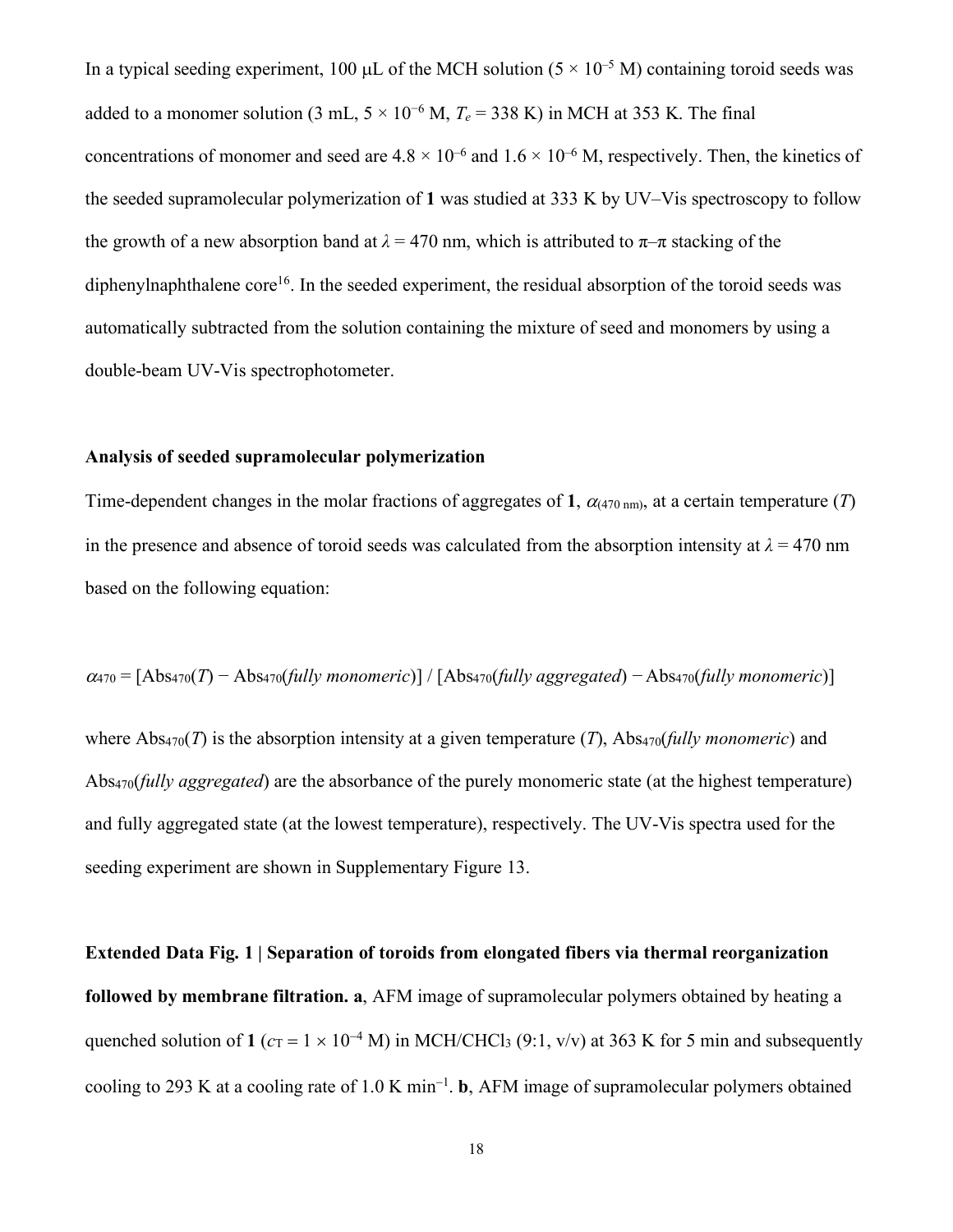after passing the resulting solution through a membrane filter with pore size of 200 nm. The samples were spin-coated onto a HOPG substrate at 293 K; scale bars = 100 nm.

**Extended Data Fig. 2 | AFM images of supramolecular polymers obtained in various** *n***-alkanes by single-injection solvent mixing experiment. a–f**, AFM images of supramolecular polymers prepared by injecting a 100 µL chloroform solution of  $1 (1 \times 10^{-3} M)$  into 900 µL of *n*-hexane (a), *n*-heptane (b), *n*-octane (**c** and **d**), *n*-nonane (**e**), or *n*-decane (**f**) in one portion. Nano-[2], [3], [4], [5] and [6]catenanes are shown by dashed white, blue, green, red and pink circles, respectively. The samples were spincoated onto a HOPG substrate at 293 K; scale bars = 100 nm.

**Extended Data Fig. 3 | AFM images and height profile analysis of "nanolympiadane". a, b,** AFM images of "nanolympiadane" obtained by injecting 100 µL of a chloroform solution of  $1 (1 \times 10^{-3} M)$ into 900 µL of *n*-octane in one portion; **c,** AFM height profile analysis of a "nanolympiadane"; scale  $bars = 50$  nm.

**Extended Data Fig. 4 | 3D representations of "nanolympiadane" and Olympic logo. a,** 3D arrangement of five toroids in our "nanolympiadane" on HOPG surface. **b,** 3D representation of five toroids deduced from the 2D representation of the Olympic logo.

**Extended Data Fig. 5 | Yields of various supramolecular polymer topologies in different poor solvents depending on the number of monomer solution injections.** Histogram showing the yield of